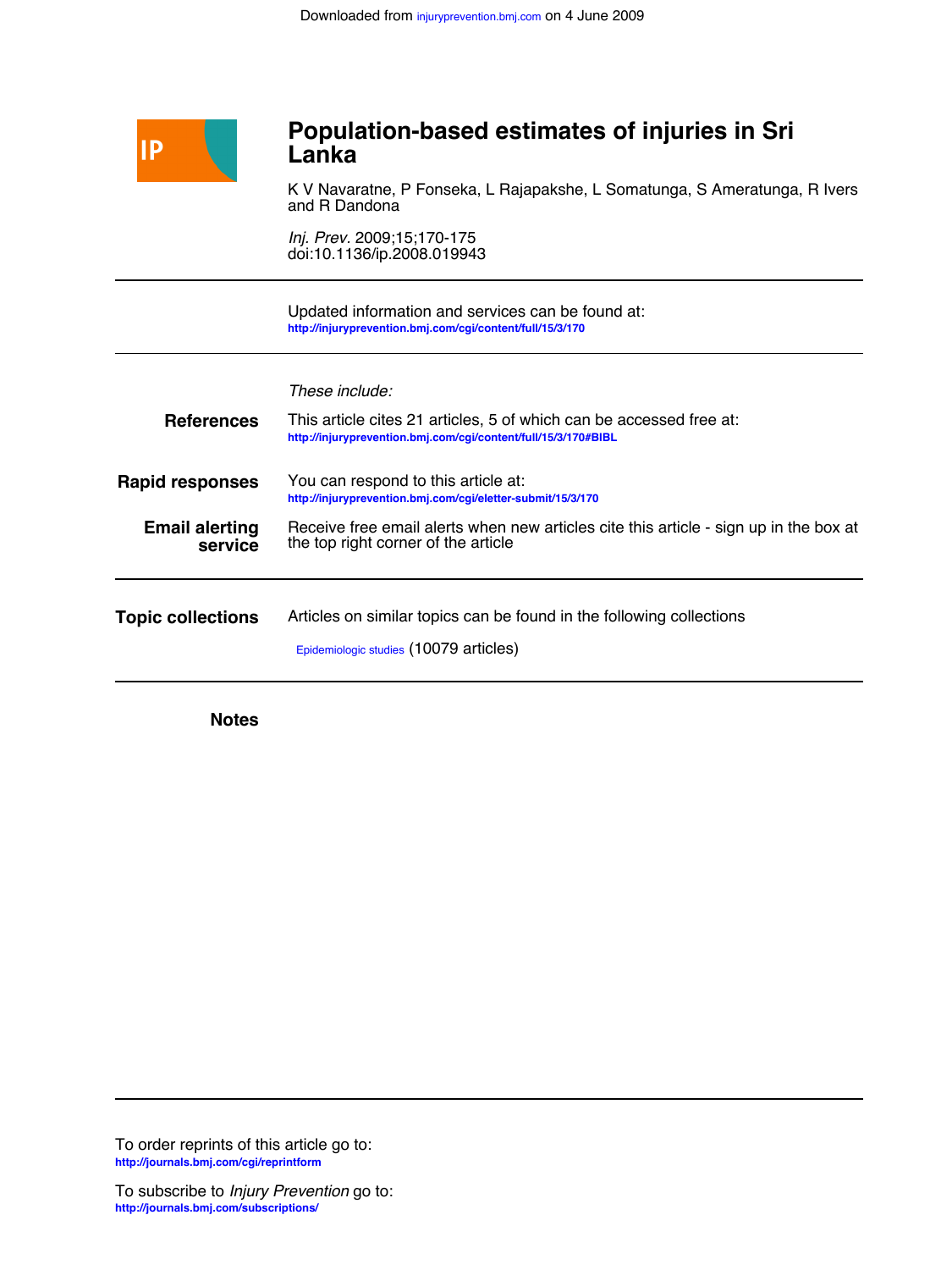# Population-based estimates of injuries in Sri Lanka

K V Navaratne,  $1,2,3$  P Fonseka,<sup>1</sup> L Rajapakshe,  $4$  L Somatunga,  $5$  S Ameratunga,  $6$  R Ivers,  $3$ R Dandona<sup>3,7</sup>

**ABSTRACT** 

**Background:** Injuries are the leading cause of public hospital admission in Sri Lanka. Data on injury epidemiology to plan prevention programmes to reduce injury burden are not readily available.

**Objectives:** To assess the incidence of various types of injuries in the Galle district, Sri Lanka.

Methods: 9568 individuals of all ages were selected from 2000 households in a population-based cross-sectional survey using a stratified cluster sampling technique. Data on non-fatal injuries in the last 30 days irrespective of severity, fatal injuries and those that resulted in disability in the last 12 months were documented. Proxy data were used for half of the injury cases.

Results: 195 (2%) individuals reported non-fatal injuries during the last 30 days, giving an age-sex-urban-rural adjusted annual incidence of 24.6 per 100 population. The leading causes of non-fatal injuries were falls (adjusted annual incidence 6.7 per 100 population, 95% CI 6.0 to 7.3) and mechanical injuries (6.3; 95% CI 5.7 to 6.8), followed by road traffic injuries (4.9; 95% CI 4.4 to 5.5). 114 (58.5%) individuals needed outpatient care and 50 (25.6%) needed inpatient care for their injuries. The annual injury mortality rate and disability rate were 177 (95% CI 72 to 283) and 290 (95% CI 250 to 330) per 100 000 population, respectively.

**Conclusions:** Nearly one in four people reported nonfatal injury; the majority sought medical attention in this population. It is important to utilise injury epidemiology to develop and implement interventions to reduce the burden of injuries in the population and on the hospitals in Sri Lanka.

Worldwide, injuries account for 9% of all deaths, amounting to over 5 million deaths and 16% of the global burden of disability annually.<sup>1</sup> More than 90% of these injury-related deaths occur in low and middle income countries.2 The South East Asia region bears a significant proportion of the global burden of injury, accounting for 27% and 31% of the global injury mortality and disability-adjusted life-years lost respectively in the year 2000.<sup>2</sup>

With the introduction of targeted injury prevention programmes, many developed countries have reported significant reductions in mortality and morbidity associated with a variety of injuries, including those from road traffic crashes, falls and drowning.<sup>3-5</sup> If appropriately adapted to the context, some strategies that are effective in developed countries have the potential to benefit developing countries based on the epidemiology of injuries in these settings. $6-9$ 

The burden of injuries in Sri Lanka is considerable. Injuries accounted for 13.2% of all registered deaths in Sri Lanka in the year 2001.<sup>10</sup> The injury related admission rates in the public hospitals in Sri

Lanka increased by nearly twofold from 1980 to 2002, with injuries comprising the leading cause of hospital admission in public hospitals since 1993.<sup>11</sup> With increasing hospital admissions related to injuries, it is imperative that targeted injury prevention programmes are planned and implemented to reduce the burden of injuries in Sri Lanka. However, population-based epidemiological data needed to inform such programme development are not readily available in Sri Lanka. This paper reports the incidence of the various types of injuries from a population-based survey designed to assess the non-fatal injuries in the Galle district in southern Sri Lanka.

#### **METHODS**

A cross-sectional survey was conducted in the Galle district situated along the south western coastline of southern Sri Lanka. The most recent census data indicates that the Galle district had a population of nearly 1 million in the year 2001, with 88.7% of the population living in the rural areas.12 A little less than 30% of the population in the district were 0–14 years of age and 61% were 15–59 years of age; 26% were skilled agriculture and fisheries workers and 19% were elementary unskilled workers among the workers in the district.<sup>13</sup> <sup>14</sup>

#### Sample size and sampling technique

The survey sample was selected using a stratified cluster sampling technique. Using an estimated 2.5% injury incidence rate in the Galle district based on the Sri Lanka hospital injury admission rate,<sup>11</sup> the sample size was calculated as 8237 individuals, considering a design effect of 2, a precision of 0.005 (20% of the estimated incidence of 2.5%) and a non-response rate of  $10\%$ .<sup>15</sup> With the average household size of 4.4 members in the Galle district, $14$  a sample size of 2000 households was estimated to achieve the sample of 8237 individuals. A household was defined as a group of individuals living together and eating food from the same kitchen.

The primary sampling unit (PSU) was the Grama Niladhari area, the smallest administrative unit in a district. There were 896 Grama Niladhari areas (846 rural and 50 urban divisions) in the Galle district in 2001.16 Fifty PSUs were identified, with their probability of selection being proportional to size. The electoral register (which has annually updated information on the addresses and names of the heads of the households) was used as the sampling frame to select 40 households in each of the selected 50 PSUs. To reduce the design effect due to cluster sampling, two starting points were

<sup>1</sup> Department of Community Medicine, University of Ruhuna, Galle, Sri Lanka; <sup>2</sup> Post Graduate Institute of Medicine, University of Colombo, Colombo, Sri Lanka;  $3$  George Institute for International Health and School of Public Health, University of Sydney, Sydney, Australia; <sup>4</sup> Department of Community Medicine, University of Colombo, Colombo, Sri Lanka; <sup>5</sup> Non-Communicable Diseases Unit, Ministry of Health, Colombo, Sri Lanka; <sup>6</sup> Section of Epidemiology & Biostatistics, School of Population Health, University of Auckland, Auckland, New Zealand; <sup>7</sup> George Institute for International Health–India, Hyderabad, India

Correspondence to: Dr K V Navaratne, 163/24, Nawala Road, Colombo 5, Sri Lanka; knavaratne@gmail.com

Accepted 3 February 2009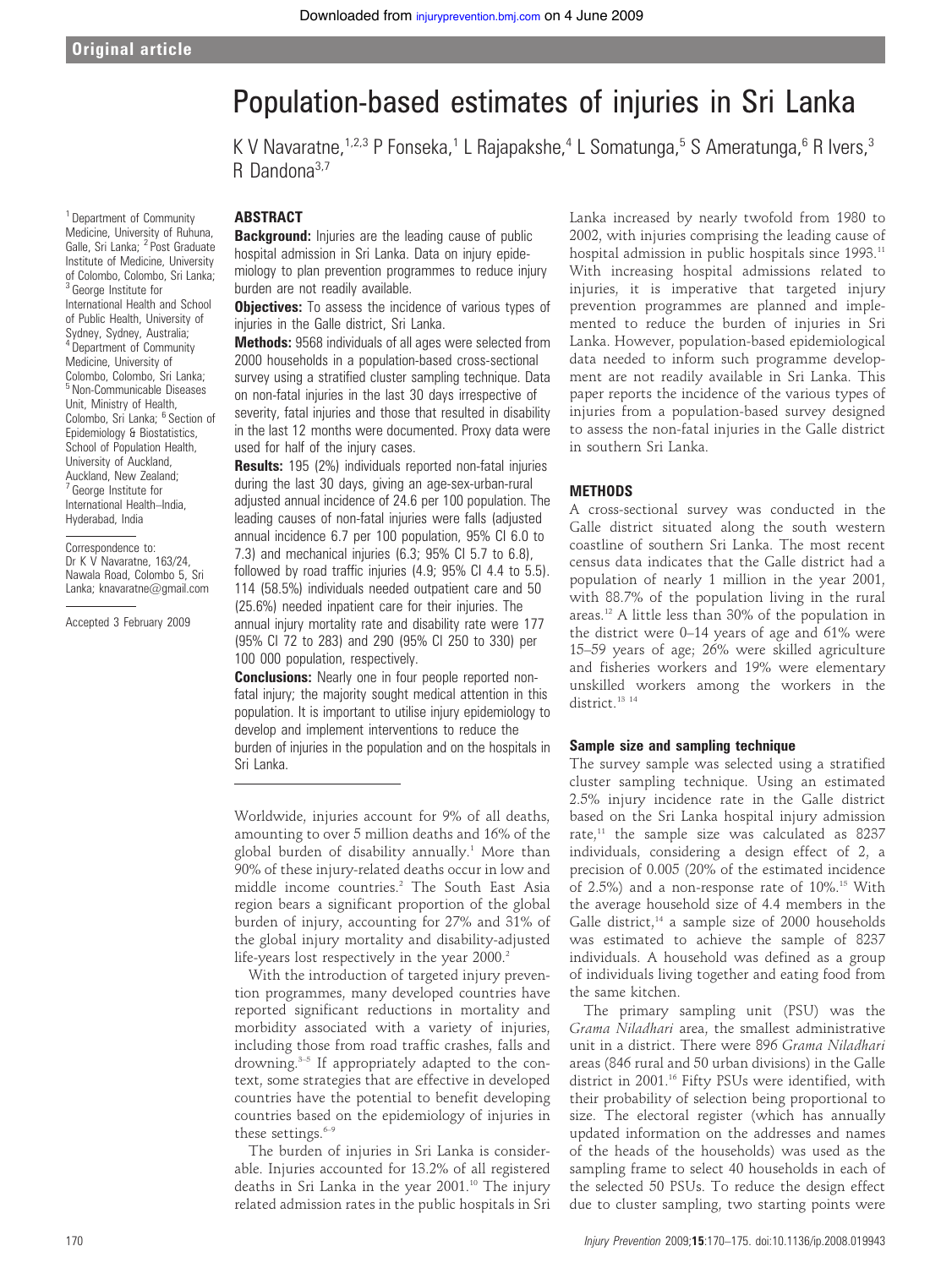| Table 1 Annual incidence of non-fatal injuries based on one-month |  |  |  |
|-------------------------------------------------------------------|--|--|--|
| recall period in the Galle district, Sri Lanka                    |  |  |  |

| Variable                       | <b>Total</b><br>$(n = 9568)$ | <b>Number</b><br>identified with<br>non-fatal injury<br>(% of total) | Non-fatal injury annual<br>incidence per 100<br>population (95% CI) |
|--------------------------------|------------------------------|----------------------------------------------------------------------|---------------------------------------------------------------------|
| Age group (years)*             |                              |                                                                      |                                                                     |
| $0 - 4$                        | 819                          | 17(2.1)                                                              | 26.4 (22.8 to 30.0)                                                 |
| $5 - 9$                        | 776                          | 14 (1.8)                                                             | 25.3 (21.6 to 29.0)                                                 |
| $10 - 14$                      | 807                          | 11(1.4)                                                              | 18.6 (15.4 to 21.8)                                                 |
| $15 - 19$                      | 809                          | 9(1.1)                                                               | 14.9 (12.0 to 17.9)                                                 |
| $20 - 29$                      | 1721                         | 37(2.2)                                                              | 22.3 (19.9 to 24.6)                                                 |
| $30 - 39$                      | 1458                         | 39(2.7)                                                              | 29.3 (26.5 to 32.1)                                                 |
| $40 - 49$                      | 1043                         | 23(2.2)                                                              | 29.7 (26.4 to 33.0)                                                 |
| $50 - 59$                      | 948                          | 23(2.4)                                                              | 27.1 (23.7 to 30.5)                                                 |
| $\geqslant$ 60                 | 1187                         | 12(1.0)                                                              | 21.4 (18.6 to 24.1)                                                 |
| Sex†                           |                              |                                                                      |                                                                     |
| Male                           | 4666                         | 126(2.7)                                                             | 32.4 (30.3 to 33.7)                                                 |
| Female                         | 4902                         | 69 (1.4)                                                             | 16.9 (15.7 to 17.7)                                                 |
| Area of residence <sup>+</sup> |                              |                                                                      |                                                                     |
| Urban                          | 1318                         | 13(1.0)                                                              | 11.8 (10.4 to 13.1)                                                 |
| Rural                          | 8250                         | 182 (2.2)                                                            | 26.5 (25.1 to 27.2)                                                 |
| <b>Overall</b>                 | 9568                         | 195 (2.0)                                                            | 24.6 (23.5 to 25.6)                                                 |

\*Incidence rate adjusted for sex and area of residence distribution of the Galle district in 2001.<sup>13</sup>

†Incidence rate adjusted for age and area of residence distribution of the Galle district<br>in 2001.<sup>13</sup>

{Incidence rate adjusted for age and sex distribution of the Galle district in 2001.<sup>11</sup> sIncidence rate adjusted for age, sex and area of residence distribution of the Galle district in 2001.<sup>13</sup>

randomly identified in each electoral register using random digit number tables. Identification of the households was supported by the public health midwife of each cluster. Data collection was planned for one day in each cluster. In order to cover 40 households in each cluster, all the adjacent households to the right of each of the two starting points were covered until 20 households were contacted from both starting points. If these selected 40 households included a locked household, it was revisited at least twice on the day of data collection. If the household could not be contacted, it was replaced by the household adjacent to the last selected household. Institutions, hostels, prisons and offices were excluded from the survey.



Figure 1 Age-sex-urban-rural adjusted annual incidence per 100 population for the different types of non-fatal injuries in the Galle district, Sri Lanka. Bars denote 95% CI.

#### Data collection

Data were collected from May to July 2003. Three trained interviewers administered questionnaires in the Sinhalese language. These questionnaires were specifically designed for this survey using the World Health Organization guidelines for community-based injury surveys,<sup>17</sup> and included an injury screening questionnaire, a detailed injury questionnaire and a disability assessment questionnaire. Verbal informed consent was obtained from each respondent before administering the questionnaire.

In each household, the injury screening questionnaire was administered to the female head of the household, or to a responsible adult  $(>18$  years of age) in her absence. It was explained to the respondents what was meant by injuries and the various types of injuries before administering the questionnaire. This questionnaire included household related and demographic information on all members of the household, and was used to identify those members who had had a non-fatal injury irrespective of the severity in the last 30 days, and those with a disability or documented death due to an injury in the 12 months prior to the date of data collection. Detailed data on the fatal injury cases were collected from the respondent who answered the injury screening questionnaire.

The members identified as having suffered a non-fatal injury in the last 30 days or an injury related disability in the last 12 months were contacted for detailed interview on the same day following the screening interview. If a particular member was not available on that day, was  $\leq$ 14 years of age or was too ill to be interviewed, the detailed injury data were collected from the respondent who answered the injury screening questionnaire. The type, circumstances surrounding the injury, duration of the illness and the type and place of treatment following the injury were documented. Both unintentional and intentional injuries were documented. Conditions such as chronic back pain and other chronic work related or other discomfort, carpel tunnel syndrome, mental conditions, effects following drug interactions and food poisonings with an infectious origin were not considered as injury.<sup>17</sup>

#### Data analysis

Data were entered into an MS Office Excel database and were analysed using SPSS V.15 (SPSS, Chicago, Illinois, USA). The overall annual incidence of non-fatal injuries and for the different types of injuries was calculated using the 30 days



Figure 2 Distribution of non-fatal injuries for the various age groups in the Galle district, Sri Lanka.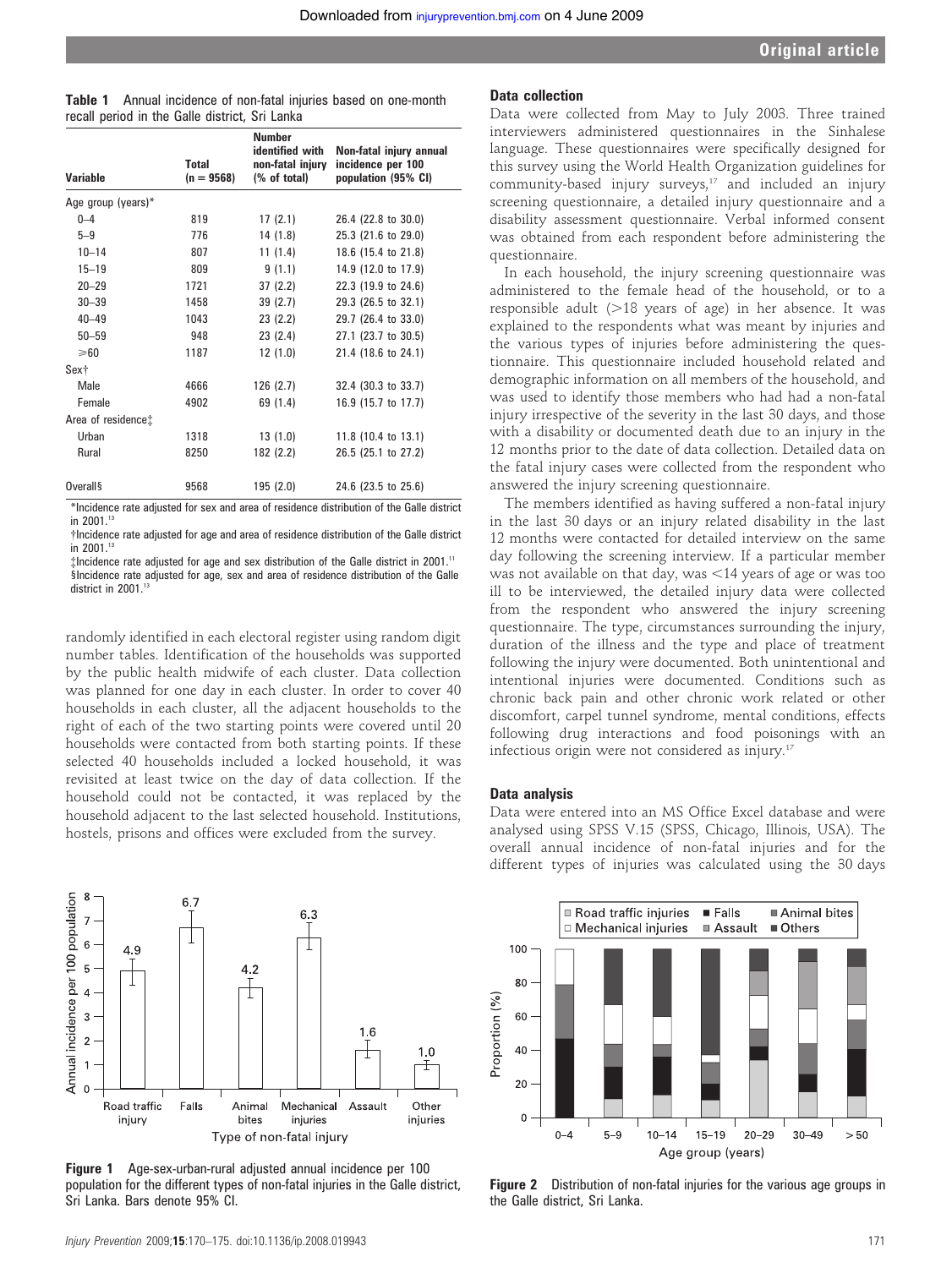## Original article

recall period. These injury rates were adjusted for the age, sex and urban–rural distribution of the Galle district,<sup>13</sup> and the 95% CI were adjusted for the design effect due to the cluster sampling strategy.<sup>18</sup> The overall annual incidence rate for nonfatal injuries is reported for age groups, sex and area of residence. The annual injury mortality and disability rates were calculated using data for the last 12 months. Unintentional injuries due to sharp/blunt objects or instruments are described as mechanical injuries. Health services utilisation for a non-fatal injury event is also reported. The outpatient care services included private or public health allopathic or indigenous services; inpatient services included admissions to private or public hospitals. The estimates for the burden of injury in the Galle district based on these data are presented.

#### RESULTS

#### Survey population

Data were collected on 9568 individuals living in 2000 households. A total of 104 (5.2%) of the selected households were replaced during data collection as these were locked throughout the day of data collection. No household declined to participate. The survey population included 2402 (25.1%) individuals aged 0–14 years, 5979 (62.5%) aged 15–59 years and 4666 (48.8%) men (table 1).

#### Incidence of non-fatal injuries

A total of 195 (2%) individuals were identified with a non-fatal injury episode in the last 30 days. More than one episode of injury was not reported for any injured individual during the recall period. Detailed information relating to these episodes was collected from 79 (51.6%) of the injured individuals, with data relating to the remaining episodes provided by a proxy respondent. Seven (53.8%) and 72 (39.5%) of the 13 intentional and 182 unintentional injuries were reported by the injured individuals themselves, respectively.

The annual age-sex-urban-rural adjusted incidence for non-fatal injuries was 24.6 (95% CI 23.5 to 25.6, design effect (DE) 1.43) per 100 population in the Galle district (table 1). The annual non-fatal injury rate per 100 population was the least among those aged 15– 19 years; men and people living in rural areas had double the overall incidence of non-fatal injuries compared with women and urban dwellers, respectively (table 1).

Among the 195 individuals with non-fatal injuries, 182 (93.3%) reported unintentional injuries. Figure 1 shows the annual age-sex-urban-rural adjusted incidence for the different types of injuries. A similar proportion of individuals reported injuries due to a fall (52, 26.7%) and mechanical injuries (50, 25.6%), giving an annual age-sex-urban-rural adjusted incidence of 6.7 (95% CI 6.0 to 7.3, DE 1.13) per 100 population and 6.3

(95% CI 5.7 to 6.8, DE 1.42) per 100 population for falls and mechanical injuries, respectively. Sixty-four per cent of mechanical injuries and 53.8% of the falls occurred at home. A total of 40 (20.5%) individuals reported road traffic injuries (RTI), with an annual age-sex-urban-rural adjusted incidence of 4.9 (95% CI 4.4 to 5.5, DE 1.63) per 100 population.

Thirty-three (16.9%) injuries were reported due to an animal bite, of which 12 (36.4%), 7 (21.2%) and 8 (24.2%) were dog, cat and snake bites, respectively. Of the 13 injuries following assaults, 6 (46.2%) were reported by women, 2 (15.4%) were due to domestic violence, and all were reported from the rural areas. Seven (3.6%) individuals reported other injuries (4 burn injuries, and 1 each due to a bomb blast, electricity-related cause and choking).

The incidence of non-fatal road traffic injuries, mechanical injuries and animal bites was significantly higher in men than in women, with a similar incidence reported for falls and assault for the two sexes (table 2). Among women, the incidence of non-fatal falls was the highest (6.4, 95% CI 5.8 to 7.1, DE 0.87). Road traffic and mechanical injuries accounted for the major proportion of non-fatal injuries in the 20–49 years age group (fig 2). The proportion of falls was the highest in the 0–4 years age group, whereas assault was reported more in the 30–49 years age group (fig 2).

#### Health services utilisation for non-fatal injuries

Among the 195 individuals who reported a non-fatal injury in the past 30 days, 31 (15.6%) individuals received home-based treatment, 114 (58.5%) needed outpatient services and 50 (25.6%) needed inpatient services following their injury.

Among those who sought outpatient care, individuals with non-fatal mechanical injuries (76%), falls (61.5%) and RTI (60%) were significantly more likely to utilise outpatient care compared with those with animal bites (45.5%), assaults (30.8%) or other injuries (14.3%) ( $p = 0.002$ ; fig 3). The overall mean number of inpatient days for these injuries was 3.9 days (median 3 days). RTI required the highest mean number of inpatient days (5.2 days) compared with 2.6, 2.5 and 2.4 days for animal bites, falls and mechanical injuries, respectively.

#### Annual injury mortality rate

In the past 12 months, 17 deaths following an injury were reported by the households involved in this survey, giving an annual injury mortality rate of 177 per 100 000 population (95% CI 72 to 283, DE 1.56). Six (35.3%) of the injury deaths were due to RTI, 5 (29.4%) were following a fall, 2 (11.8%) were war related injuries, and 1 each (5.8%) were due to dog bite, drowning, assault and a mechanical injury. Of who died, 14 (82.4%) were men.

Table 2 Annual incidence of non-fatal injuries based on one-month recall period for the two sexes in the Galle district, Sri Lanka

| Type of injury | <b>Total injured</b><br>$n = 195$<br>(% of total) | Non-fatal injury annual incidence per 100 population<br>$(95\% \text{ Cl})$ † |                                  |                       |
|----------------|---------------------------------------------------|-------------------------------------------------------------------------------|----------------------------------|-----------------------|
|                |                                                   | Men                                                                           | Women                            | z-test (p-value)      |
| Road traffic   | 40 (20.5)                                         | 9.22 (8.07 to 10.37)                                                          | $0.76$ (0.51 to 1.02)            | $19.18$ ( $< 0.001$ ) |
| Falls          | 52 (26.7)                                         | 6.60 (5.89 to 7.31)                                                           | 6.41 (5.77 to 7.05)              | 0.37(0.356)           |
| Animal bites   | 33(16.9)                                          | 5.09 (4.43 to 5.74)                                                           | $3.21$ $(2.80 \text{ to } 3.63)$ | $4.61$ ( $< 0.001$ )  |
| Mechanical     | 50(25.6)                                          | 8.65 (7.75 to 9.55)                                                           | 3.91 (3.28 to 4.54)              | $9.59$ ( $< 0.001$ )  |
| Assault        | 13(6.7)                                           | 1.63 (1.19 to 2.07)                                                           | 1.40 (1.02 to 1.77)              | 0.95(0.171)           |
| Others*        | 7(3.6)                                            | $0.83$ (0.56 to 1.11)                                                         | 1.04 (0.77 to 1.30)              | $-1.05(0.853)$        |

\*Others include 4 burn injuries; and 1 each due to a bomb blast, an electricity-related injury and choking. †Incidence rate adjusted for age and area of residence distribution of the Galle district in 2001.<sup>13</sup>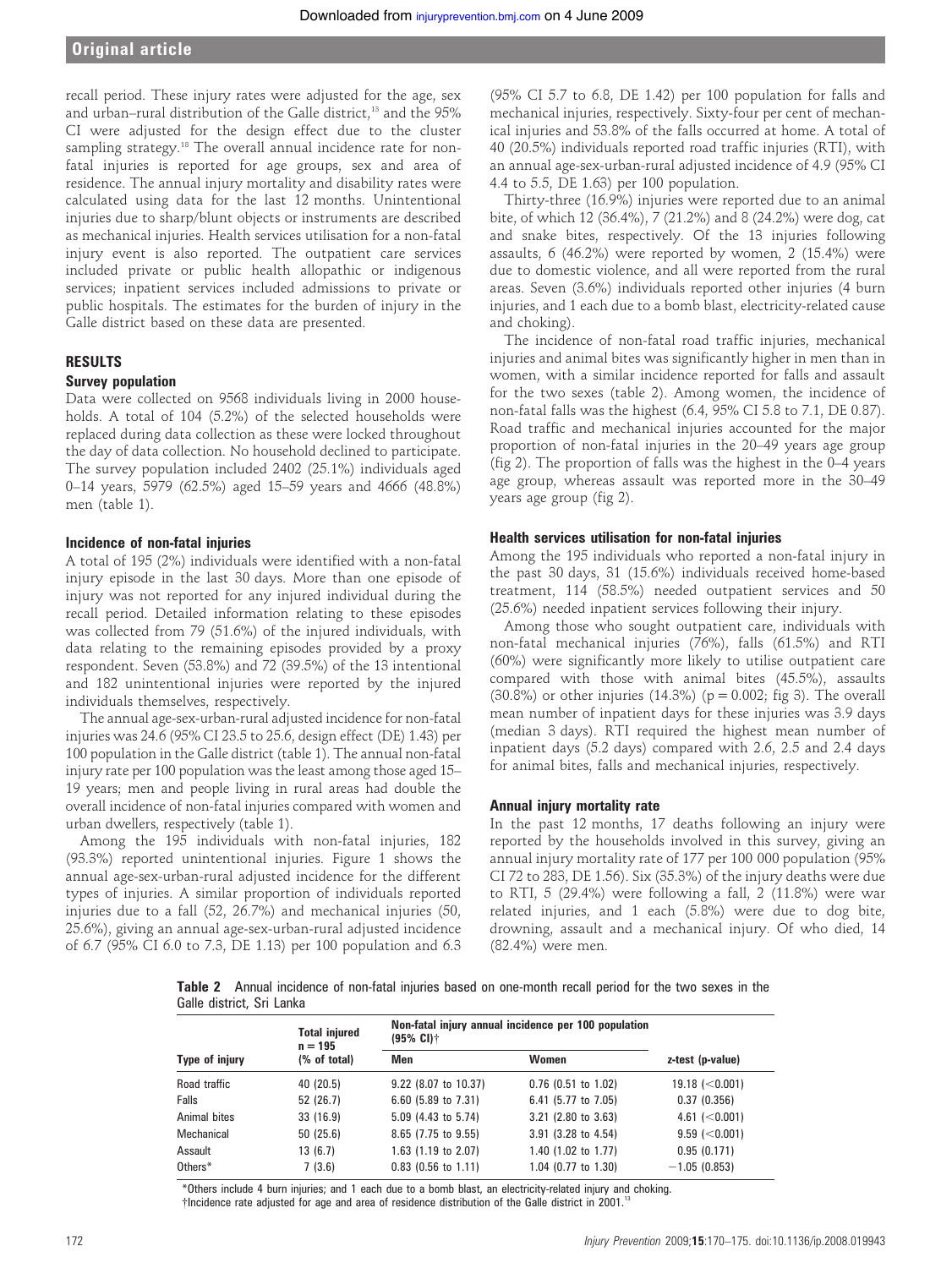

Figure 3 Health service utilisation for non-fatal injuries in the Galle district, Sri Lanka.

#### Annual injury disability rate

In the past 12 months, an injury event leading to a permanent physical disability was reported for 24 (0.25%) individuals, giving an annual injury related physical disability rate of 290 per 100 000 population (95% CI 250 to 330, DE 1.39). Sixteen (66.7%) of those disabled were male, 7 (29.2%) had disabilities following RTI and 7 (29.2%) had disabilities following a fall. Three (12.5%) individuals reported functional disability and the rest physical disability.

#### Injury burden in the Galle district

Extrapolating from these data, an estimated 243 660 (95% CI 232 764 to 253 565) individuals suffer non-fatal injuries annually in the Galle district, of whom 62 377 (95% CI 59 588 to 64 913) individuals require inpatient care. In addition, an estimated 1753 (95% CI 713 to 2803) individuals die, and a further 2872 (95% CI 2476 to 3269) individuals suffer permanent disability following an injury in the Galle district each year.

#### DISCUSSION

To our knowledge, these are the first population-based data on injuries for all ages in Sri Lanka. The annual age-sex-urban-rural adjusted non-fatal injury incidence rate for the Galle district was 24.6 per 100 population, highlighting a considerable burden of injuries in this population.

Our study design included documentation of non-fatal injuries through a proxy respondent (one household member responding for all the others) in case the injured person was not available, and nearly half of these data were given by a proxy respondent. Therefore, it is likely that the non-fatal injuries are underestimated in this study, particularly those that did not require any medical treatment and those that carry social stigma, such as domestic violence and attempted intentional self-harm. While we could not specifically explore this given the limitations of the data available, the gender of the person interviewed may also have biased the reporting of some injuries, for example domestic violence.

To address the issue of recall bias in non-fatal injuries, we used a recall period of one month to estimate the annual incidence of non-fatal injuries.19 20 We found the non-fatal

injury incidence in the rural areas to be more than twice that in urban areas; and men had twice the rate of women. RTI and falls were the most common types of injury among males and females, respectively. Though a direct comparison of our nonfatal injury incidence findings with those reported from other developing countries is not possible given the varying definitions of injuries used in these studies, $21-26$  a higher injury incidence in rural areas was found in Pakistan and Ghana,<sup>24 27</sup> and in men in Ghana, Nigeria, Pakistan and Tanzania.22 24 27 28 While the rate of non-fatal injuries among adolescents aged 15– 19 years seems unusually low compared with other ages, this may reflect the instability of estimates within subgroups where the absolute numbers of events are small. It is also possible that school going adolescents in this age group are at lower risk of some injuries due to restricted opportunities or reduced exposure to potentially hazardous activities. However, this needs to be explored further.

Falls and mechanical injuries were the leading causes of nonfatal injuries in this study. Falls have been reported as a leading cause of injury from surveys conducted in Vietnam, Tanzania, Pakistan, India, Ghana, Nicaragua and Nigeria.<sup>21 22 24–29</sup> Interestingly, the majority of those with these falls and mechanical injuries did not seek medical care, suggesting that these injuries are probably less severe in nature. As more than half of these injuries occurred within the home environment, further understanding of the context of these injuries is needed to develop and implement relevant prevention programmes.

RTI and animal bites were the other important non-fatal injuries in this population, with a higher proportion requiring inpatient care and longer duration of stay in hospital compared to falls and mechanical injuries, highlighting the severe consequences of these injuries. It is projected that RTI will be the third leading cause of disability-adjusted life-years lost globally by the year 2020, with the majority of this burden experienced by the South Asia region.<sup>30</sup> Dogs, snakes and cats accounted for most of the animal bite injuries in our study. The annual incidence of dog and snake bite has been reported as 2 and 0.2 per 100 population, respectively, in Sri Lanka.<sup>31 32</sup> An increase in the number of cases admitted to hospitals due to snake bites and decrease in case fatality ratio has also been reported from Sri Lanka.<sup>33</sup> A high population density of dogs and a high proportion of poorly supervised dogs has been previously documented for Sri Lanka.<sup>34</sup>

The incidence of assaults was low in our study; half of these required inpatient care services. It is very likely that assaults are underestimated in our study as these injuries are very sensitive in nature. Likewise, we found a low incidence of poisoning and other self-inflicted injuries, which could be an underestimate, again, due to stigma related with these injuries and because we collected proxy data on the injured individuals. Similar findings have also been reported previously,<sup>35 36</sup> although self-poisoning is a leading cause of death in Sri Lanka.10 37

Nearly five in six individuals with non-fatal injuries sought outpatient or inpatient care services in our population. This is a considerably high utilisation of health services for non-fatal injuries compared with that reported for Nicaragua, Nigeria and Vietnam.<sup>21 28 29</sup> It is difficult to differentiate whether this high reported utilisation is due to the actual need or because of good availability and accessibility of health services in Sri Lanka, and in particular free-of-cost services in the public sector.<sup>11</sup> However, these findings highlight that an injury surveillance utilising inpatient and outpatient hospital-based injury data could be sensitive to the changes in injury epidemiology in Sri Lanka.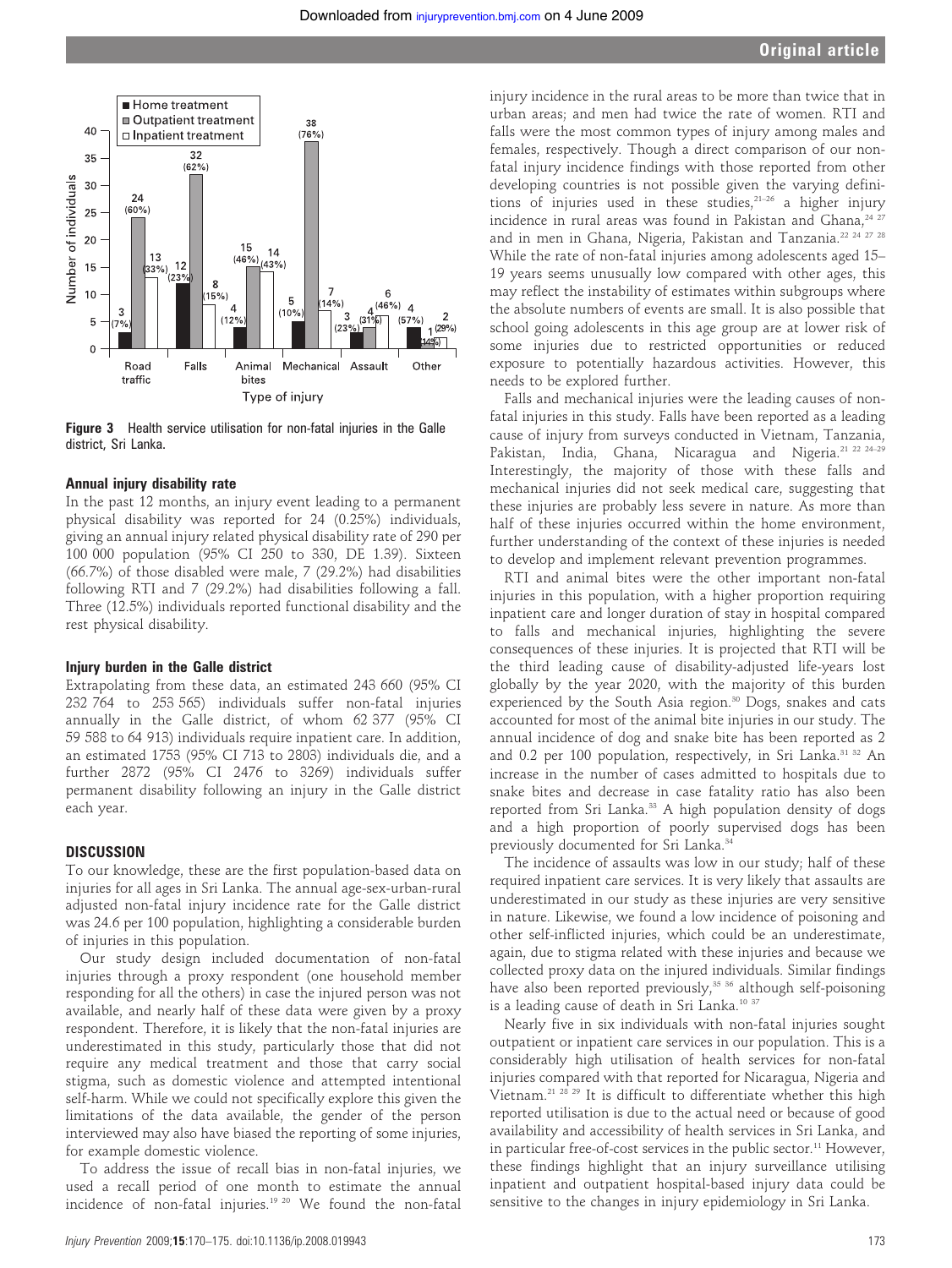### What is already known on this topic

- $\blacktriangleright$  Injuries are the leading cause of public hospital admission in Sri Lanka.
- $\blacktriangleright$  Population-based injury estimates are not readily available.

#### What this study adds

- $\blacktriangleright$  The annual non-fatal injury incidence is 24.6 per 100 population.
- $\triangleright$  Non-fatal injury incidence is high in rural areas and among men.
- $\blacktriangleright$  Falls, mechanical injuries, road traffic injuries and animal bites are the leading causes of non-fatal injuries.
- $\triangleright$  Nearly 5 in 6 individuals with non-fatal injuries in this population-based survey reported that they had sought either outpatient or inpatient care services.

We found an annual injury mortality rate of 177 (95% CI 72 to 283) per 100 000 population. As highlighted from the wide confidence intervals, this study was not designed to assess injury mortality as the sample size required for such an assessment would be large. The injury mortality rate estimated by the Registrar General of Sri Lanka for the year 2001 was 79.1 per 100 000 population for Sri Lanka,<sup>10</sup> which is within the confidence intervals estimated in our study. All unnatural deaths are reported to the police in Sri Lanka, and an inquest is carried out for all injury deaths followed by a postmortem examination, if required, to determine the cause and intent of the injury.<sup>38</sup> Therefore, it is likely that the official figures of injury mortality provide a reasonably good injury mortality estimate; however, some concerns have been raised about the classification of cause and intent of the injuries.<sup>38 39</sup> In our study, RTI followed by falls accounted for the majority of injury mortality. The data from the Registrar General of Sri Lanka for year 2001 show that nearly one-third of injury deaths were each due to mechanical injuries and intentional self-harm, and 14% due to RTI.<sup>10</sup> Intentional self-harm is reported to be the leading cause of injury mortality, followed by RTI and animal attacks, based on data from secondary referral hospitals in the North Central Province in Sri Lanka.<sup>37</sup> We did not have any case of intentional self-harm in our study. Other than our study not being designed to assess injury mortality, it is also likely that there could be a variation in the cause of death between the populations in Sri Lanka. For example, the North Central Province is directly affected by the ongoing civil conflict and a human–elephant conflict, which do not directly affect the Galle district.<sup>40</sup>

There was a significant burden of injury related disability in this population. The prevalence of disability in the Galle district was estimated as 1.8% in the 2001 census in Sri Lanka; however, the proportion of injury related disabilities is not known.<sup>41</sup> Our data highlight the need for rehabilitation programmes following injuries to address the specific needs of those disabled due to injuries.

In conclusion, this study highlights the burden of injuries in this population in Sri Lanka, and the need for implementation of injury prevention policies and programmes aimed at reducing injuries in this population. Further qualitative work is needed to inform the context-specific development of prevention programmes for the different types of injuries.

Acknowledgements: Dr M Peden, K McGee and Professor C Mock for guidance in designing the study and for sharing study instruments; and P Ratnesinghe and Dr G A Kumar for assistance with statistical analyses.

**Funding:** This study was funded by the World Health Organization, Colombo through the Ministry of Health, Sri Lanka. RD is supported in part by the National Health and Medical Research Council Capacity Building Grant in Injury Prevention and Trauma Care, Australia.

#### Competing interests: None.

**Ethics approval:** The survey was approved by the Ethics Committee of the Faculty of Medicine, University of Ruhuna, Galle, Sri Lanka.

**Contributors:** KVN conceptualised and designed the study, led data collection and analysis, and wrote the first draft of this manuscript; PF and LR contributed to conceptualisation, design and implementation of the study; LS contributed to conceptualisation of the study; SA contributed to conceptualisation and design of the study and data interpretation; RI provided technical input; and RD contributed to data analysis, interpretation and writing of the draft manuscript. All authors contributed to the manuscript.

#### **REFERENCES**

- 1. World Health Organization. Preventing injuries and violence: a guide for ministries of health. Geneva: World Health Organization, 2007.
- Peden M, McGee K, Sharma G. The injury chart book: a graphical overview of the global burden of injuries. Geneva: World Health Organization, 2002.
- 3. **Bunn F,** Collier T, Frost C, et al. Area wide traffic calming for preventing traffic related injuries (review). The Cochrane Database Syst Rev 2003; doi:10.1002/14651858/ CD003110.
- 4. **Thompson DC,** Rivara FP. Pool fencing for preventing drowning in children (review). The Cochrane Database Syst Rev 1998; doi:10.1002/14651858/CD001047.
- 5. **McClure R,** Turner C, Peel N, et al. Population based interventions for the prevention of fall related injuries in older people (review). The Cochrane Database Syst Rev 2005; doi:10.1002/14651858/CD004441.
- 6. **Zwi AS,** Forjuoh S, Murugusampillay S, et al. Injuries in developing countries: policy response needed now. Trans R Soc Trop Med Hyg 1996;90:593–5.
- 7. **Smith GS,** Barss PS. Unintentional injuries in developing countries: the epidemiology of a neglected problem. Epidemiol Rev 1991;13:228-66.
- 8. Forjuoh SN. Traffic related injury prevention interventions for low income countries. Inj Control Saf Promot 2003;10:109–18.
- 9. Norton R, Hyder AA, Bishai D, et al. Unintentional injuries. In: Jamison DT, Breman JG, Measham AR, et al, eds. Disease control priorities in developing countries. New York: Oxford University Press, 2006:737–53.
- 10. Registrar General Sri Lanka. Deaths by cause and age groups 1998-2001. http:// www.statistics.gov.lk/PopHouSat/VStat/Tables/f5/tbl5.pdf (accessed 8 January 2008).
- 11. Ministry of Health, Sri Lanka. Annual Health Bulletin 2003. http://www.health.gov. lk/AnnualHealthBulletin.htm (accessed 20 January 2008).
- Department of Census and Statistics, Sri Lanka. Brief analysis of population and housing characteristics 2003. http://www.statistics.gov.lk/PopHouSat/PDF/ p7%20population%20and%20Housing%20Text-11-12-06.pdf (accessed 4 February 2008).
- 13. Department of Census and Statistics, Sri Lanka. Population by district, 5 year age groups, sex, sector, Population and housing Census 2001. http://www.statistics. gov.lk/PopHouSat/Pop\_Chra.asp (accessed 8 January 2008).
- Department of Census and Statistics, Sri Lanka. Employed population and major groups of occupations by district. Population and housing census 2001. http://www. statistics.gov.lk/PopHouSat/PDF/Population/p9p20%20Percentage%20of%20employed% 20population%20by%20district%20and%20major%20groups%20of%20occupation.pdf (accessed 15 January 2008).
- 15. Lwanga SK, Lemeshow S. Sample size determination in health studies: a practical manual. Geneva: World Health Organization, 1991.
- 16. Department of Census and Statistics, Sri Lanka. Sri Lanka map and Grama Niladhari areas. 2001. http://www.statistics.gov.lk/misc/slmap1.pdf (accessed 13 January 2008).
- 17. Holder Y, Peden M, Krug E, et al. Injury surveillance guidelines. Geneva: World Health Organization, 2001.
- 18. **Bennett S,** Woods T, Liyanage WM, et al. A simplified general method of clustersample surveys of health in developing countries. World Health Stat Quart 1991;44:98–106.
- 19. Mock C, Acheampong F, Adjei S, et al. The effect of recall on estimation of incidence rates for injury in Ghana. Int J Epidemiol 1999;28:750-5.
- 20. Moshiro C, Heuch I, Astrøm AN, et al. Effect of recall on estimation of non-fatal injury rates: a community based study in Tanzania. Inj Prev 2005;11:48-52.
- 21. Hang HM, Bach TT, Byass P. Unintentional injuries over a 1 year period in a rural Vietnamese community: describing an iceberg. Public Health 2005;119:466-73.
- 22. Moshiro C, Heuch I, Astrøm AN, et al. Injury morbidity in an urban and rural area in Tanzania: an epidemiological survey. BMC Public Health 2005;5:11.
- 23. Kobusingye O, Gawatudde D, Lett R. Injury patterns in rural and urban Uganda. Inj Prev 2001;7:46-50